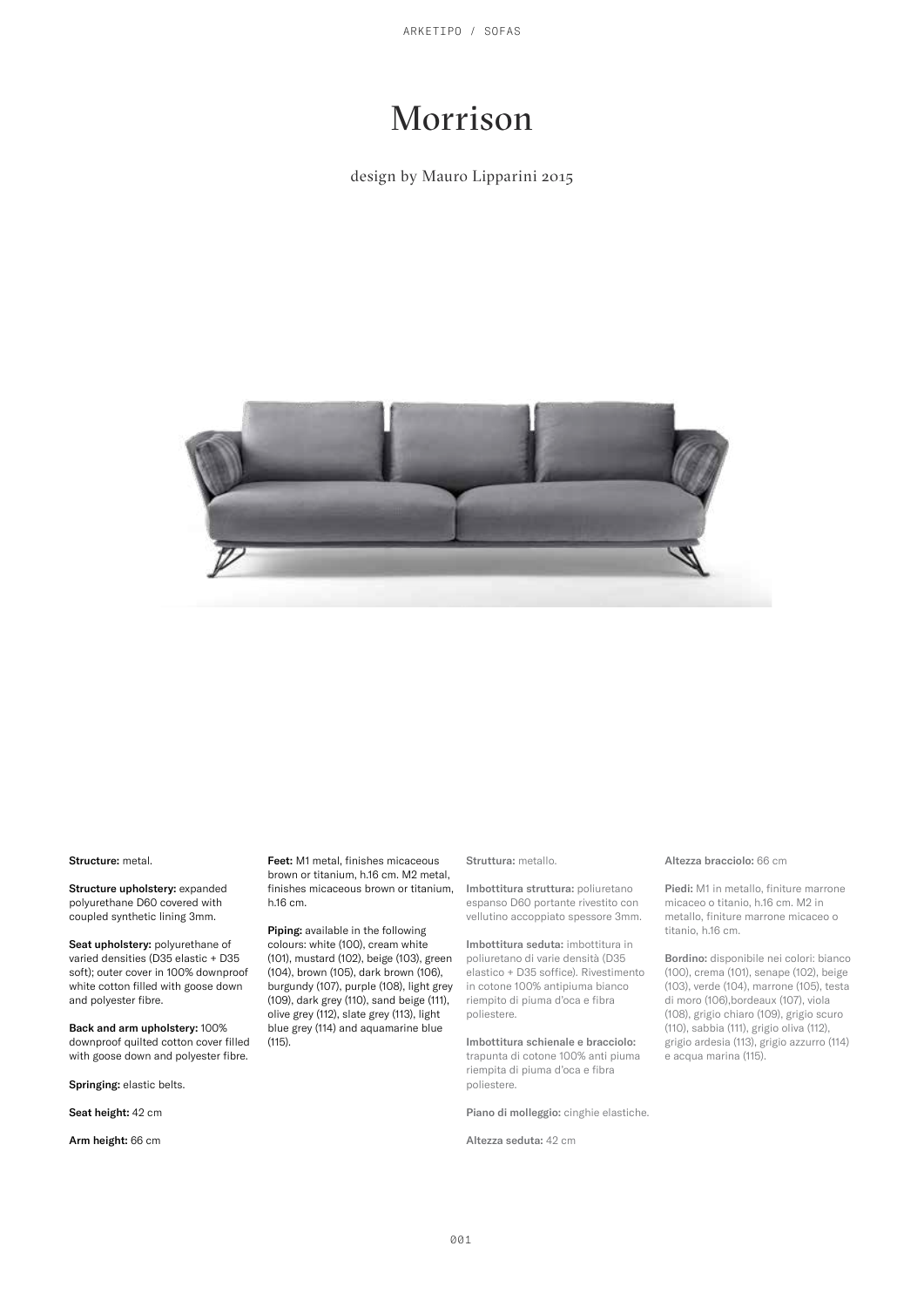Detail of M1 feet and M2 feet.

Dettaglio piedi M1 e piedi M2.



By compositions the standard feet where the two units are joined are more the this and is replaced by central feet.

Nelle composizioni i piedi di serie nel lato di unione degli elementi vengono sostituiti da piedi centrali di collegamento.





Sofa Divano







### Central unit Centrale





# Central unit with right or left pouf

Centrale con pouf dx o sx



### Right or left corner unit

Elemento laterale angolare dx o sx